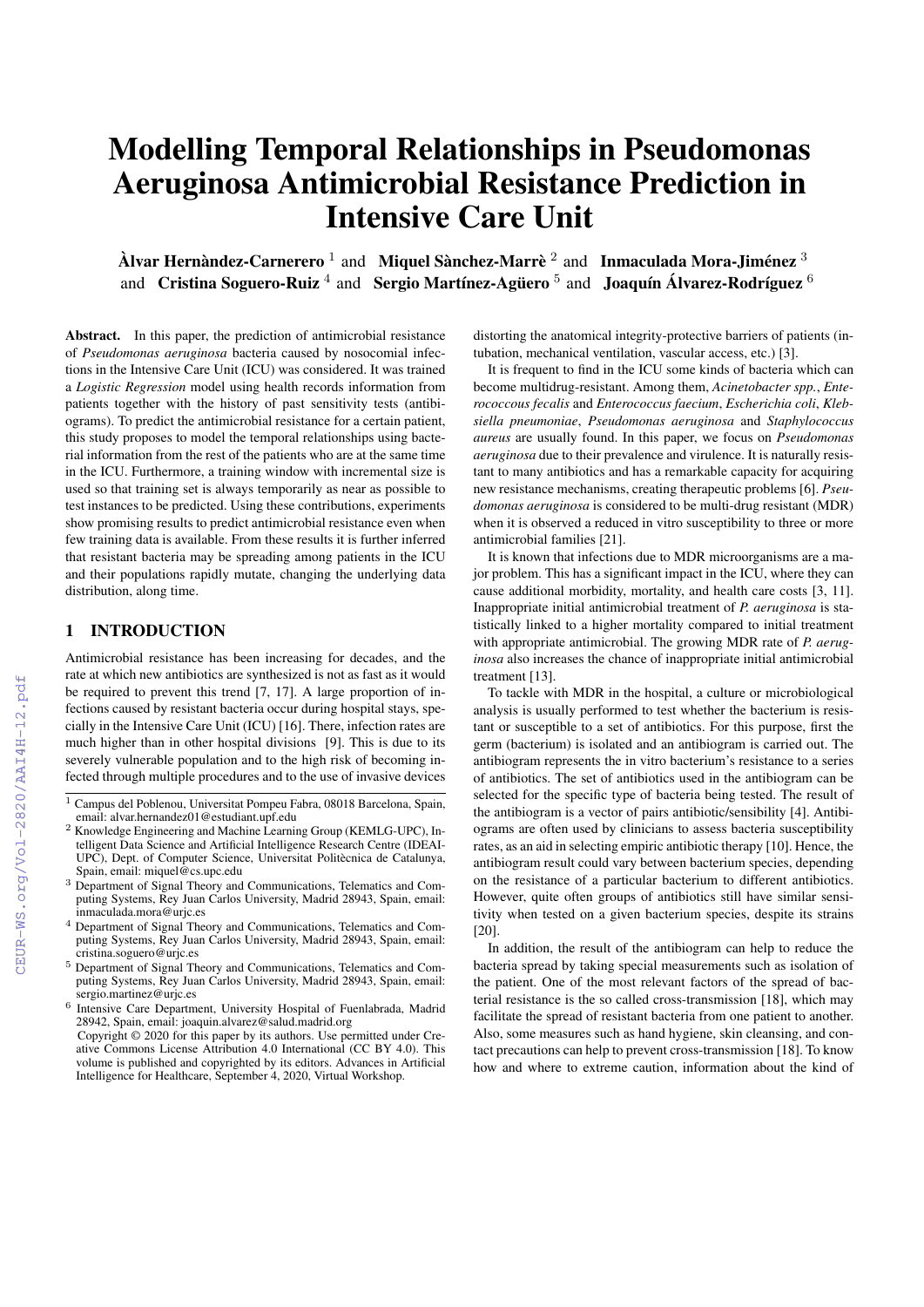bacteria in the ICU and their resistance plays a key role. Since ICU patients have a critical health status and the antibiogram result can take from 24h to 48h [12], it is of major importance to develop tools which can help to anticipate this result. This would contribute not only to save patient's lives but also to prevent the spread of a resistant bacteria.

Because of the aforementioned reasons, in the current study we propose to use a Data Mining (DM) technique, and specific temporal data processing to get a quick estimation of the antibiogram result. In this sense, many of the state-of-the-art studies regarding the use of DM methods to predict antimicrobial susceptibility are using whole genome sequencing [8, 15, 14, 1]. Despite it is a very promising technique, it involves very significant costs. As an alternative, we propose to use information from the ICU health records and demographic data of patients, along with historic antibiogram results to train a DM model, aiming to predict resistant bacteria in new cultures. As opposed to the whole genome sequencing, our approach intends to use data which are already available in the vast majority of hospitals, in order to speed up the process of identifying positive cases. Similar strategies have been analyzed in the past [12, 20, 19].

The remainder of this paper is structured as follows. Section 2 describes the dataset and the procedure to create new features. The experimental setup is established in Section 3, and results in Section 4. Finally, conclusions, limitations of the study, and suggested future research are presented in Section 5.

## 2 DATA DESCRIPTION AND PREPROCESSING

Data considered in this work is a unified and anonymized dataset specifically collected for the study of antimicrobial resistance in the ICU of the University Hospital of Fuenlabrada (UHF) in Spain. The data set covers the years from 2004 to 2013. During this time interval, 1914 patients were admitted to the ICU, and 22142 cultures were carried out from 2186 admissions. It has a number of 257 different types of bacteria and 26 antimicrobial families.

The dataset contains the results of antibiograms carried out to patients in the ICU, that is, the results of the sensitivity tests (susceptible (s); or resistant (r)) for certain pairs of bacteria and family of antibiotic used in the test. It also includes demographic data of the patients and information of their ICU admission: age, gender, date of ICU admission, clinical origin of the patient before ICU admission, reason for admission, patient category, comorbidities and pluripathology (it indicates whether a patient has more than two comorbidities).

As already mentioned, in this study we focused on just one type of bacteria among the multiple available in the data set: *P. aeruginosa*. This bacterium is considered MDR if it is resistant to three or more of the following antimicrobial families within the same culture: *Aminoglycosides*, *Carbapenems*, *4th Generation Cephalosporins*, *Extended-spectrum penicillins*, *Polymyxins* and *Quinolones*.

In this work, we analyze all instances containing the bacterium and antimicrobial families of interest. Then, each instance is represented by features described in Table 1. Features c&car and c&cf4 represent the target to be predicted, this is, the result of the sensibility test for *P. aeruginosa* to the antimicrobial families of *Carbapenems* and *4th Generation Cephalosporins*, respectively. We consider only these antimicrobial families since this is the first approach to analyze the problem and allows us to reduce the scope of this study.

Table 1. Feature names and their description. Marked in bold the target features.

| Feature name            | Description                                                                             |
|-------------------------|-----------------------------------------------------------------------------------------|
| c&car                   | Result of the sensibility test to the<br>Carbapenems family (r/s).                      |
| c&cf4                   | Result of the sensibility test to the<br>4th Generation Cephalosporins<br>family (r/s). |
| days_to_culture         | Number of days elapsed from<br>admission to the date of the culture.                    |
| date_culture            | Date of the culture.                                                                    |
| number_antibiotics      | Number of antibiotics tested in the<br>antibiogram.                                     |
| culture_type            | Type of culture performed (pharynx,<br>urine, blood, etc.).                             |
| culture_type_grouped    | Type of culture performed grouped<br>(respiratory, urine, surface, etc.).               |
| culture_type_grouped_2  | Type of culture performed grouped<br>(clinical sample/surface).                         |
| day_month_culture       | Day of the month on which<br>culture is carried out.                                    |
| month_culture           | Month on which culture is<br>carried out.                                               |
| year_culture            | Year on which culture is<br>carried out.                                                |
| origin                  | Clinical origin before ICU                                                              |
| reason_admission        | admission.<br>Reason of admission at ICU.                                               |
| goi_A                   | Group of illness A. Considers                                                           |
|                         | cardiovascular events.                                                                  |
| goi_B                   | Group of illness B. Considers<br>kidney failure, arthritis.                             |
| goi_C                   | Group of illness C. Considers<br>respiratory problems.                                  |
| goi_D                   | Group of illness D. Considers<br>pancreatitis, endocrine.                               |
| goi_E                   | Group of illness E. Considers<br>epilepsy, dementia.                                    |
| goi_F                   | Group of illness F. Considers<br>diabetes, arteriosclerosis.                            |
| goi_G                   | Group of illness G. Considers<br>neoplasms.                                             |
| pluripathology          | Number of groups of illness to<br>which patient belongs.                                |
| patient_category<br>age | Patient's clinical category.<br>Patient age.                                            |
| gender                  | Patient's gender.                                                                       |
|                         | Date on which the patient's                                                             |
| start_date              | admission begins.                                                                       |
| day_week_admission      | Day of the week on which the<br>patient's admission begins.                             |
| day_month_admission     | Day of the month on which the<br>patient's admission begins.                            |
| month_admission         | Month on which the patient's<br>admission begins.                                       |
| year_admission          | Year on which the patient's<br>admission begins.                                        |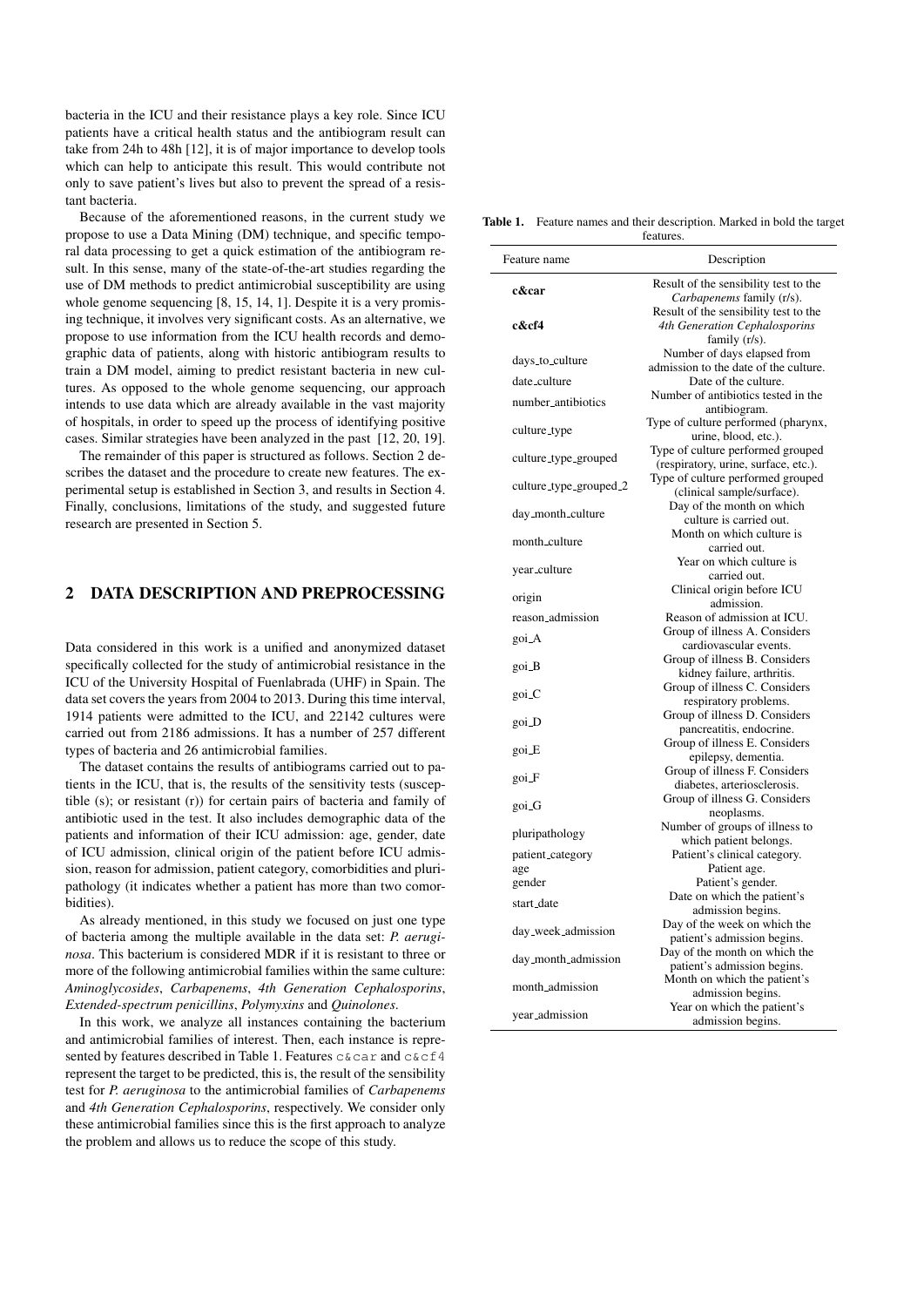## 2.1 Generation of new features

In addition to the selected features, we propose to generate a new kind of features based on the temporal information of cultures recorded in the data set.

The purpose of these features is to capture the presence of resistant bacteria in the ICU along time and the *"intensity"* of that presence. By *"intensity"*, we consider the number of patients infected and the number of days since resistant bacterium was detected. For a specific instance of the data set, which represents a culture  $C_p$  of patient  $P_p$ , cultures containing *P. aeruginosa* have been collected for patients  $P_i$  $(C_i = \{C_{ij}\})$  between 21 days and 48 hours before the date of the culture  $C_p$ . These cultures exclude those associated to the patient  $P_p$ under analysis. Note that, since the results of the test usually takes 48 hours to be provided, it is not possible to use cultures taken, for instance, one hour ago. Apart from that, from a clinical viewpoint, if the culture result is positive, it is kept as positive for the next 21 days. For this reason, we consider cultures collected 21 days before the date  $D_p$  of the current culture  $C_p$  of patient  $P_p$ .

In total, six features are created using the information of the past cultures, one for each type of the antimicrobial families mentioned above: r&amg, r&car, r&cf4, r&pap, r&pol and r&qui. For instance, feature r&amg identifies only cultures tested for the *Aminoglycosides* family. The value of this feature is obtained taking into account the set of past cultures for all other patients  $(P_i)$ , and excluding the patient under analysis  $(P_p)$ . Each culture  $C_{ij}$  on date  $d_{ij}$  for patient  $P_i$  has the sensibility test result  $r_{ij}$ , which is 0 or 1 depending on whether the bacterium is susceptible or resistant to a specific family of antibiotics. In order to give more emphasis to the most recent cultures, we use a negative exponential function [2] to weight the culture results associated to each patient  $P_i$  as follows:

$$
f_{C_{ij}}(D_p) = \begin{cases} 0 & \text{if } r_{ij} = 0\\ n^{-(D_p - d_{ij})} & \text{if } r_{ij} = 1 \end{cases}
$$
 (1)

where,  $n$  is a real number experimentally set to 1.1. Then, to compute the value of each of the six features linked to patient  $P_p$  on date  $D_p$ , for each patient excepting  $P_p$  the maximum outcome in Eq. (1) is determined and added up according to Eq. (2).

$$
FV_{C_p}(D_p) = \sum_{\forall P_i \neq P_p} \max_{C_i} f_{C_{ij}}(D_p) \tag{2}
$$

#### 2.2 Data preprocessing

To proceed with the model design for  $c \&c \text{ar}$  and  $c \&c \text{f4}$ , we created two data subsets, one associated to each target. These subsets will be used to train a Logistic Regression (LR) model for each target. Training two different classifiers instead of, for instance a multi-class classifier, allows each classifier to be specialized in predicting its particular target, therefore tuning classifier's weights individually. In order to limit the study to MDR adquired in the ICU, only instances of patients admitted in the ICU for more than 48h are considered.

The final data set for the c&car was composed by 450 cultures and 34 features including the target one, and the final data set for the r&cf4 was composed by 556 cultures and the same 34 features including the target one. In both data sets there are only missing values in six features. The percentages of missing values in those features are depicted in the Table 2.

Before training the models, we deal with missing data associated to the proposed features r&amg, r&car, r&cf4, r&pap, r&pol and  $r \&$  qui. Note that there may not be any culture in the ICU for *P*.

Table 2. Features with missing values (expressed in %) in both data sets.

| Dataset      |       |             |       | r&amg r&car r&cf4 r&pap r&pol |       | r&qui |
|--------------|-------|-------------|-------|-------------------------------|-------|-------|
| c&car        | 11.33 | 15.56 11.33 | 10.79 | 11.33                         | 39.33 | 11.78 |
| $c$ & $cf$ 4 | 10.79 | 17.99       |       | 10.79                         | 35.97 | 11.15 |

*aeruginosa* and a particular antimicrobial family for some time intervals, and therefore, a missing value is considered for that feature.This fact can be addressed following different approaches, such as deleting instances with missing data or imputing missing values [22]. In this study we propose an strategy based on the clinical meaning of the generated features. The smaller the value of these features, the fewer patients will have been infected with resistant *P. aeruginosa* bacteria and the greater the length of time since they were infected. As a result, if  $r \*$  features do not have any value, it suggests that no *P. aeruginosa* has been recently detected in the ICU. Therefore, very likely no patients would have been recently infected with a resistant bacteria, and the value provided by Eq. (2) should be very small. In this case, missing values are replaced by a 0.

Afterwards, all categorical features are converted to binary following a one-hot encoding strategy, except for the features representing dates. Since dates have an intrinsic ordering, smaller numerical values are assigned to further dates in the past, and greater values correspond to more recent dates.

Finally, Pearson correlation between features (without considering the targets) is calculated in order to discard the most correlated features, since they provide very similar information. The methodology is as follows. When two features have a correlation coefficient higher than 0.9 or lower than -0.9, just one of them is randomly selected, discarding the rest. A visual representation of Pearson correlation between features for Carbapenems and 4th Generation Cephalosporins subsets is shown in Fig. 1. We can conclude that a similar correlation in patterns is found for both subsets. In both, there is just one group of features that are correlated more than 0.9, which are the following: date culture, year culture, start date and year admission. From these four correlated features, date\_culture is selected because it is the most representative among them and the rest are discarded. Finally, both data sets had 31 features after this discarding.



(a) Carbapenems subset.

(b) 4th Generation Cephalosporins subset

Figure 1. Visual representation of Pearson correlation between features for: (a) Carbapenems and (b) 4th Generation Cephalosporins subset.

## 3 EXPERIMENTAL SETUP

The first experiment, once data is processed, is to evaluate the relevance of the set of features selected and proposed, regarding the two different target features to be predicted. This is going to be analyzed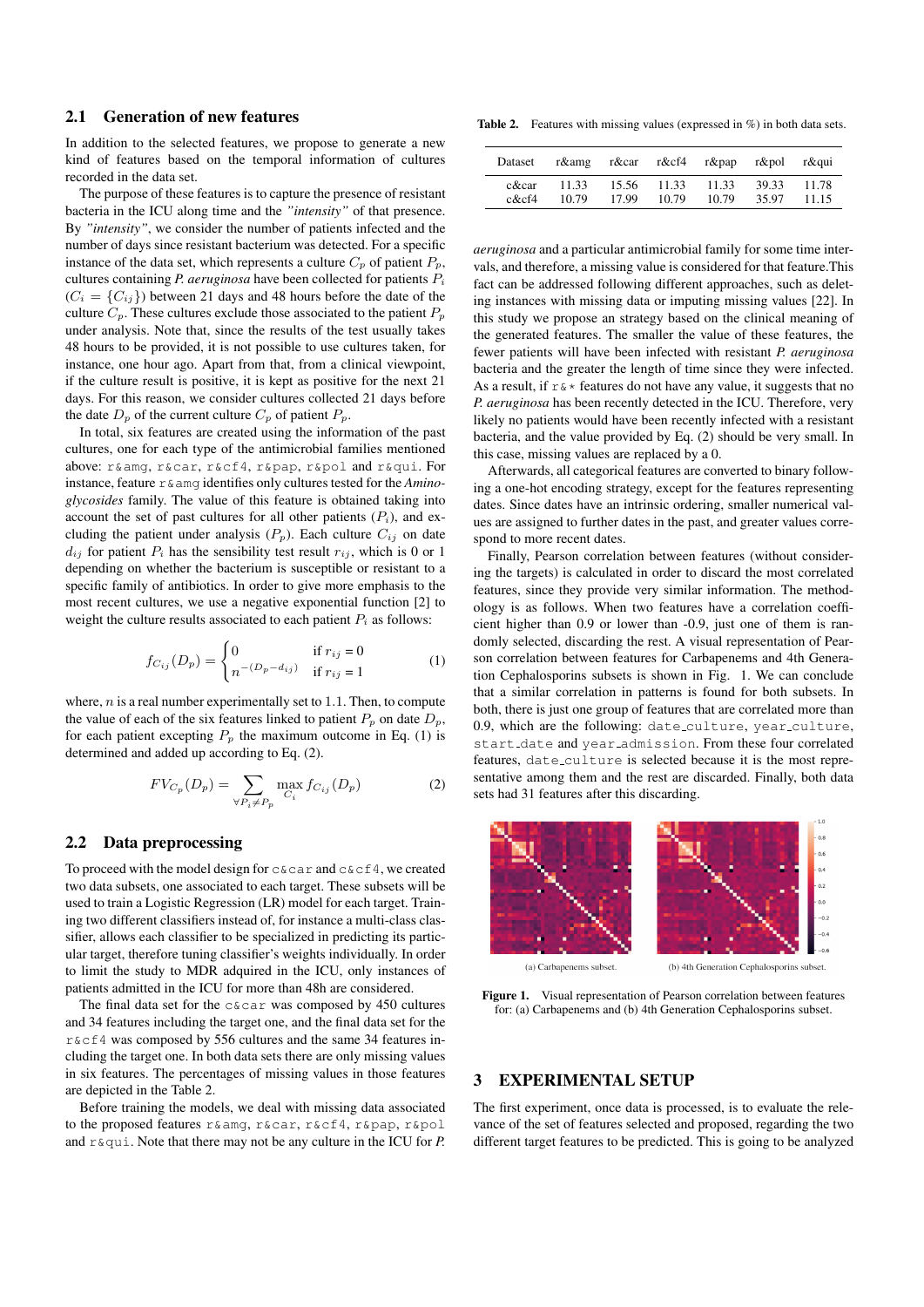by using *Mutual Information* (MI) [5]. It is a quantity that measures the mutual dependence of the two variables, that is, it quantifies the amount of information that a random variable provides about other random variable. In terms of the probabilities, the MI of two jointly discrete random variables  $X$  and  $Y$  is calculated as:

$$
I(X;Y) = \sum_{y \in \mathcal{Y}} \sum_{x \in \mathcal{X}} p(x,y)(x,y) \log \left( \frac{p(x,y)(x,y)}{p_X(x)p_Y(y)} \right) \quad (3)
$$

where  $p_{(X,Y)}$  is the joint probability mass function of X and Y, and  $p<sub>X</sub>$  and  $p<sub>Y</sub>$  are the marginal probability mass functions of X and Y respectively.

Looking now at the prediction of the target, the type of the problem proposed have associated a series of special characteristics that have to be considered in order to properly address it.

First property in health records have an inherent *temporal ordering*. This forces, to use as training only instances that belong to a time prior to the test antibiograms that are to be predicted. In addition a margin of time has to be respected between train and test windows, since results of antibiograms are not immediately available after they are carried out. As before, in this particular case, a time margin of 48h needs to be considered.

The second particularity encountered when trying to predict is the *concept drift*. It is the fact that the concept of interest may depend on some hidden context, not given explicitly in the form of predictive features. Changes in the hidden context over time can induce more or less radical changes in the target concept. Changes in hidden context may not only result in a change of the target concept, but may also cause a change of the underlying data distribution [20]. In the particular domain of this study, antimicrobial resistance, the hidden context that changes over time are the mutations of bacteria, that allow them to be more resistant to antibiotics, as time passes by. In [20] it is proposed to use *instance selection* to handle concept drift as it is the technique that is most commonly used and has been found to offer good results. More specifically it is proposed to use a technique based on instance selection that consists in generalizing from a window that moves over recently arrived instances and uses the learnt concepts for prediction only in the immediate future. This represents a very good approach to apply to the resolution of the problem analyzed in this study except for the third particularity of the data set.

The data scarcity makes it difficult to learn from temporal windows containing several months, even years. In the first data set considered, the one with target feature c&car there are a total of 450 instances, and for the second data set with target feature  $c & c f 4$  there are 556. Taking into account those data sets represent cultures from 10 years (from 2004 to 2013), the average of cultures per year is 45 and 56 respectively, which is a relatively small number of instances considering how fast ICU bacteria is able to mutate and change its sensitivity patterns. For this reason, we propose to use an *incremental window for training*, which increases its size as test window moves towards more recent instances. That is, the training window will be fixed from the first temporal instances, which are the oldest, and it will gradually increment in size, containing more instances, as more recent instances of test are predicted. The *test window*, on the other hand, will have a *fixed size* and it will progressively slide to select more recent instances.

The DM technique used in experiments is *Logistic Regression* (LR). It is chosen because of its simplicity to be used as a baseline. A baseline is a model that is both simple to set up and has a reasonable chance of providing acceptable results. LR is a technique which is used for the classification, and is used in this study to evaluate the feasibility of learning the data. The classifier has to decide whether the target is sensitive or resistant. Therefore it is a binary decision.

To assess the performance of the proposed *incremental window framework*, experiments are carried out with different configurations. The characteristics of defined training and test windows are the following:

- For each experiment a set of LR classifiers is trained, each for a different training-test window.
- The size chosen for test windows is fixed in 3 months. Which is a relatively short time, near to the training instances, containing enough test instances.
- Different test windows do not overlap between them. That is, compared to the others, each test window contains different instances belonging to different time intervals.
- Instances in the training window do not contain antibiograms belonging to patients that also are present in the test window. For instance, if the result of an antibiogram of a particular patient is to be predicted in the test set, there are not past antibiograms of the same patient in the training set. That way, it is ensured that patients from training and test windows are different.

With each training and test pair of windows, a simple validation is performed to maintain the temporal order. The *class imbalance* due to the nature of the problem, causes that in the test window there might be more instances of one class than the other. To get a realistic approximation of the algorithm performance, the true negatives (success in sensitive instances) and the true positives (success in resistant instances) are calculated, together with the average between these two values and the general accuracy. For a particular test window with  $n_s$  sensitive instances and  $n_r$  resistant instances, if the method succeeds in predicting  $p_s$  sensitive instances and  $p_r$  resistant instances, the just mentioned values are calculated as:

$$
general_a \nccuracy = \frac{p_s + p_r}{n_s + n_r} \tag{4}
$$

$$
resistant_success = \frac{p_r}{s_r}
$$
 (5)

$$
sensitive\_success = \frac{p_s}{n_s} \tag{6}
$$

$$
\text{average\_success} = \frac{\frac{p_r}{s_r} + \frac{p_s}{n_s}}{2} \tag{7}
$$

These metrics offer a better approximation of the performance, because allow to track the success rate in the minority class label, which in many real problems is the most important one. For instance, if the test set counts with 8 sensitive and 2 resistant instances and the DM technique predicts all instances as sensitive, the general accuracy metric would pretty high value of a 80%, while it will be performing poorly in indentifying resistant antibiograms which are the ones most needed to detect.

Finally, to calculate the mean accuracy among several windows, an accumulation of the success rates is done, and the performance is evaluated using Equations 4, 5, 6 and 7. In other words, the performance of several windows is not calculated by averaging the individual performance values, but by accumulating the number of success instances in each window and using it to calculate the accuracy. This is done because test windows may have a different number of instances, due to the fact that not all 3-month time intervals have the same number of antibiograms. Therefore, making an average between their accuracy values would not be adequate since some instances would have more weight than others depending on the number of instances in their test window.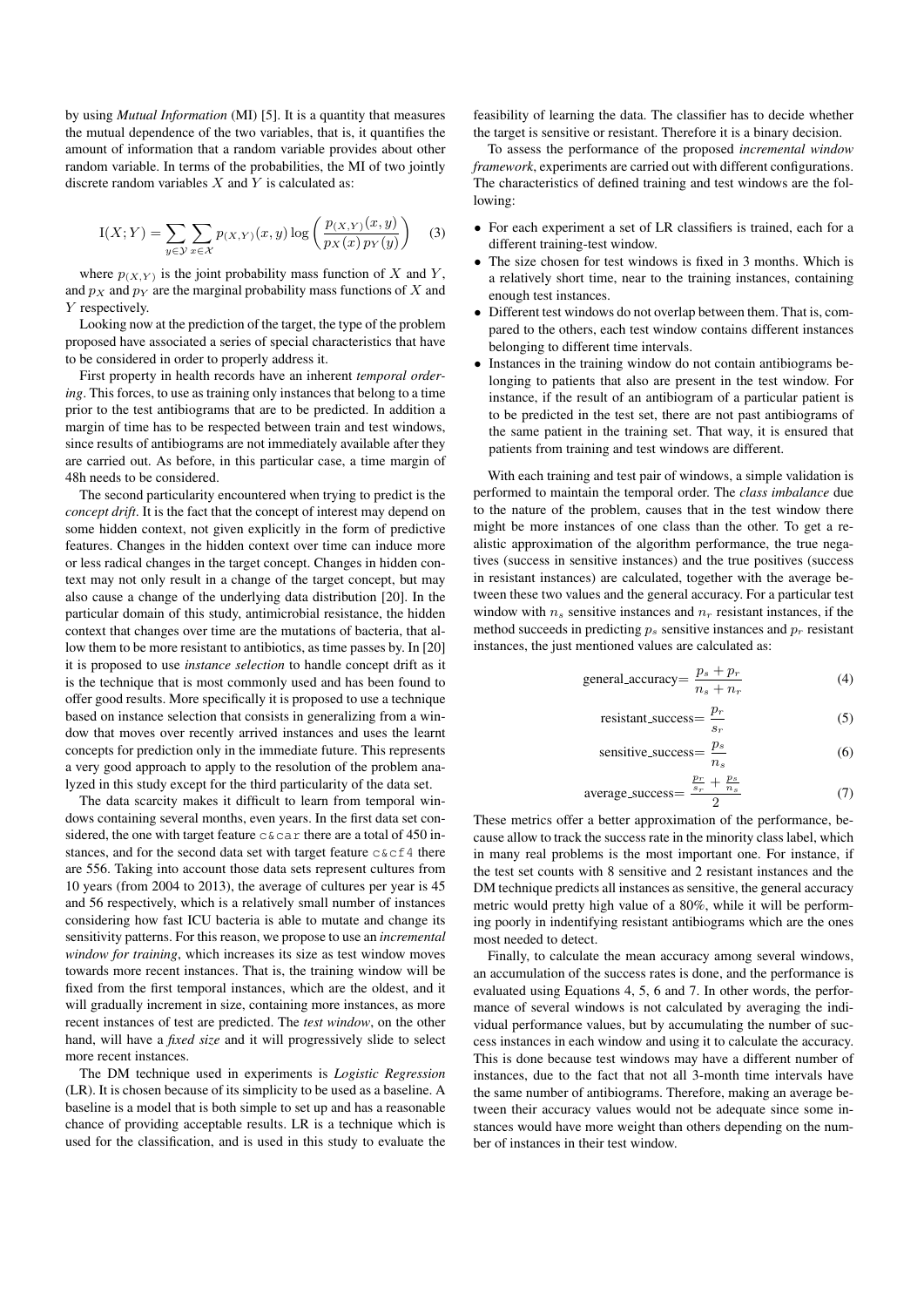# 4 RESULTS

This section presents the results obtained after carrying out the experiments described in Section 3. In Section 4.1, the mutual dependence among features is analyzed by using MI. Sections 4.2 and 4.3 evaluate the impact of features, date\_culture and  $r$ &\* respectively, on the prediction of bacteria resistance. The improvement in prediction obtained by using the incremental training window scheme is assessed in Section 4.4.

# 4.1 Features relevance using mutual information

The results of feature relevance using MI for *Carbapenems* and *4th Generation Cephalosporins* targets are represented in left and right columns of Table 3 respectively. The method MI computes the relevance or weight of one feature according to the co-occurrence of this feature and the target feature as described in equation 3. The MI method does not take into account the possible interaction of this feature with other ones regarding the target feature. In both cases, the feature date\_culture is by far the variable containing most information about the feature to be predicted. Regarding *Carbapenems*, date\_culture has a value of 0.53, while the second most important feature which is age just receives a relevance value of 0.18. In 4th Generation Cephalosporins date\_culture gets a value of 0.44 and  $r \&$ qui, the second one 0.16. The importance of date culture suggests that results of antibiograms are highly dependent on the time they were performed.

In addition, it is notable that five of the six proposed features  $r \& *$ , which consider antibiograms of other patients in the ICU, are between the eight most relevant features for both *Carbapenems* and *4th Generation Cephalosporins*. Therefore, we can infer they contain a great amount of information to predict antimicrobial resistance. The proposed feature with a considerably lowest importance is r&pol. This is probably caused because in the data set there are a smaller number of antibiograms for *Polymyxins* antimicrobial family (296) compared to the amount for *Aminoglycosides* (564), *Carbapenems* (450), *4th Generation Cephalosporins* (556), *Extendedspectrum penicillins* (558) and *Quinolones* (558).

Hence, one can infer that the result of the antibiogram for a particular patient is dependent on the past results of antibiograms of other patients in the ICU. To explain this fact we propose as a hypothesis that bacteria has been spreading from one patient to another in the ICU by cross-transmission. Therefore, the fact that a patient is infected with a resistant bacteria may increase the odds of another patient becoming infected as well.

## 4.2 Prediction contribution of **date culture** feature

After observing that date\_culture is the most important feature according to MI, the behavior of this significant variable is evaluated when predicting the result of antibiograms. To do that the target feature is predicted in two modes, one considering all features including date\_culture, and a second one discarding date\_culture from the features set. These predictions are made by using an incremental window for training and a 3-months sliding window for test as described in the experimental setup section. The training window starts containing 2004 and 2005 instances and the test window the first three months of 2006. After that, the training window increases three months and test window slides three months until the end of the database is reached. Results of the accumulated accuracy for all windows are shown in the two left columns of Table 4 for *Carbapenems*

Table 3. MI feature weighting for c&car and c&cf4 target.

| Feat. name                  | Wgts.     | Feat. name                  | Wgts.        |
|-----------------------------|-----------|-----------------------------|--------------|
|                             | $c\&car$  |                             | $c$ & $cf$ 4 |
| date_culture                | 0.5312    | date_culture                | 0.4440       |
| age                         | 0.1866    | r&qui                       | 0.1637       |
| days_to_culture             | 0.1713    | age                         | 0.1578       |
| r&qui                       | 0.1711    | days_to_culture             | 0.1505       |
| r&pap                       | 0.1668    | r&pap                       | 0.1491       |
| r&amg                       | 0.1459    | r&amg                       | 0.1295       |
| r&car                       | 0.1382    | r&car                       | 0.1289       |
| $r$ &cf4                    | 0.1228    | r&cf4                       | 0.1137       |
| day_month-<br>admission     | 0.1167    | day_month-<br>admission     | 0.1038       |
| origin                      | 0.0981    | number_antibiotics          | 0.0799       |
| number_antibiotics          | 0.0936    | origin                      | 0.0792       |
| reason_admission            | 0.0860    | reason_admission            | 0.0608       |
| day_month_culture           | 0.0509    | month_admission             | 0.0556       |
| month_culture               | 0.0333    | goi_E                       | 0.0485       |
| culture_type                | 0.0279    | day_month_culture           | 0.0393       |
| month admission             | 0.0219    | day_week_admission          | 0.0366       |
| day_week_admission          | 0.0214    | culture_type                | 0.0243       |
| culture_type-<br>_grouped   | 0.0190    | r&pol                       | 0.0209       |
| r&pol                       | 0.0144    | pluripathology              | 0.0204       |
| pluripathology              | 0.0074    | month_culture               | 0.0131       |
| gender                      | 0.0061    | culture_type-<br>_grouped   | 0.0116       |
| goi_B                       | 0.0040    | patient_category            | 0.0099       |
| goi_F                       | 0.0025    | gender                      | 0.0082       |
| goi_A                       | 0.0020    | goi_B                       | 0.0030       |
| culture_type-<br>_grouped_2 | 0.0017    | goi_F                       | 0.0026       |
| goi_E                       | 0.0008    | goi_C                       | 0.0023       |
| goi_D                       | 0.0003    | goi_G                       | 0.0022       |
| patient_category            | $4.5e-05$ | culture_type-<br>_grouped_2 | 0.0010       |
| goi_G                       | $2.0e-05$ | goi_A                       | $6.1e-0.5$   |
| goi_C                       | 2.9e-06   | goi_D                       | 4.1e-09      |

Table showing the weight given by MI to each of the features in descending order regarding its value. Left column contains values for *Carbapenems* antimicrobial family and right column for *4th Gen. Cephalosporins* family.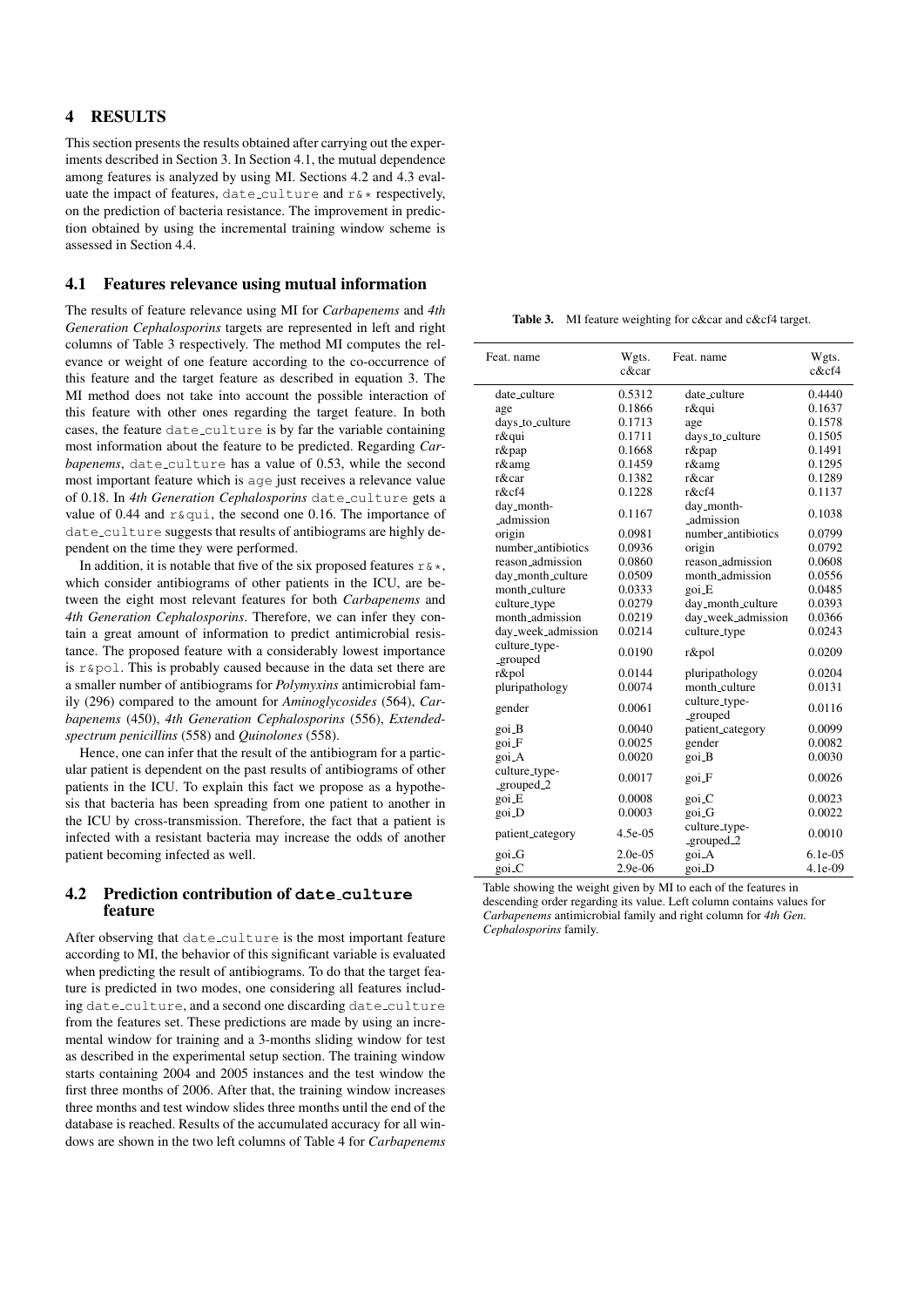and in the two right columns of the same Table 4 for *4th Generation Cephalosporins*.

It is remarkable that in both cases the success percentage slightly increases when date\_culture is not used. We state that this may be due precisely to the high influence this feature has on prediction of antimicrobial resistance. For some time intervals where the majority of instances belong to a particular label, this feature might be forcing the DM method to learn that, in this particular interval of values of date culture, it is highly probable that the predicted instance belongs to the majority label. That is, it may be introducing some kind of bias towards the majority label of the time interval. This is reflected in the way *resistant success* and *sensitive success* varies when date culture is removed. For *Carbapenems* target it can be seen that when using this feature, success in resistant instances increases and success in sensitive instances decreases. In *Carbapenems* data set there is a higher number of resistant instances (238) than sensitive instances (212). This seems to indicate that the majority class enhances its accuracy when using date\_culture, and the minority class makes it worse. The same is observed for *4th generation Cephalosporins*.In *4th generation Cephalosporins* columns, the opposite situation happens, when date\_culture is considered, Resistant success decreases and Sensitive success increases, and now the majority class are sensitive instances (350) as opposed to resistant instances (206). This apparently shows the bias date\_culture feature introduces on classifing instances as the majority class, because of its high influence over the prediction.

In next experiments, date\_culture is discarded since it slightly reduces the accuracy of the algorithm.

Table 4. Year 2006 to 2013 prediction for *Carbapenems* and *4th Gen. Cephalosporins* with incremental window.

|                          |       | Carbapenems | 4th Gen. Ceph. |         |  |
|--------------------------|-------|-------------|----------------|---------|--|
| Metric                   | With  | Without     | With           | Without |  |
| Accuracy                 | 56.96 | 57.22       | 57.49          | 60.88   |  |
| <b>Resistant success</b> | 56.88 | 50.92       | 25.26          | 40.72   |  |
| Sensitive success        | 57.06 | 64.97       | 77.85          | 73.62   |  |
| Average                  | 56.97 | 57.94       | 51.55          | 57.17   |  |

Comparison with and without using date\_culture feature for prediction of years 2006 to 2013 for both c&car and c&cf4 target features.

#### 4.3 Prediction contribution of **r&\*** features

A similar experiment is carried out for proposed  $r \& *$  features. Accuracy metrics are calculated with and without them, for test years between 2006 and 2013. In Table 5 the results of this experiment are represented. The accuracy remains almost the same whether  $r \*$ features are used to predict or not, for both antimicrobial families. The difference is observed in resistant success and sensitive success. When  $r \*$  features are taken into account, these two metrics are more balanced, which means that both the majority class and minority class get a similar success rate, which is a desirable effect. Moreover, one can note that in both antimicrobial families, resistant success increases, which means that cultures from other patients are helping to better discriminate the resistant instances. Sensitive success decreases which is probably caused by the LR decision boundary, which after moving to better predict resistant instances is lowering its performance in recognizing sensitive instances.

Table 5. Year 2006 to 2013 prediction for *Carbapenems* and *4th Gen. Cephalosporins* with incremental window.

|                          |       | Carbapenems | 4th Gen. Ceph. |         |  |
|--------------------------|-------|-------------|----------------|---------|--|
| Metric                   | With  | Without     | With           | Without |  |
| Accuracy                 | 57.22 | 57.97       | 60.88          | 60.68   |  |
| <b>Resistant success</b> | 50.92 | 47.25       | 40.72          | 30.41   |  |
| Sensitive success        | 64.97 | 71.19       | 73.62          | 79.80   |  |
| Average                  | 57.94 | 59.22       | 57.17          | 55.11   |  |

Comparison with and without using the set of  $r \& *$  features for prediction of years 2006 to 2013 for both c&car and c&cf4 target features.

### 4.4 Prediction contribution of incremental window scheme

At last, the usefulness of the incremental training widow and 3 month test window scheme is evaluated to assess whether it improves success metrics with respect to using training windows furthest from the test set, and the same 3-month test windows. In this experiment years 2012 and 2013 are predicted. In Table 6 success metrics for *Carbapenems* data sets are calculated, for 2012 and 2013. Figure 2 shows the number of test instances in each 3-month test window during the mentioned years. In the two left columns of Table 6 accuracy improves from a 59%, using a fixed window of training from 2004 to 2011, to a 68% when using the *incremental window* to predict 2012 instances. In the three columns on the right of Table 6 it is observed that, when predicting 2013, accuracy raises from a 64% when using training data until 2011 to a 71% when considering year 2012 as training too. When using the incremental window, the accuracy remains the same in a 71%. The reason why, in this case using the incremental window does not increase the accuracy with respect to training data until 2012 may be that the number of instances from first months of 2013 is small as it can be seen in Figure 2, and including them in the incremental training window may not increase the knowledge of the problem.

Table 6. Year 2012 and year 2013 prediction for *Carbapenems*.

|                          | 2012    |       | 2013    |         |       |
|--------------------------|---------|-------|---------|---------|-------|
| Metric                   | $04-11$ | Inc.  | $04-11$ | $04-12$ | Inc.  |
| Accuracy                 | 59.09   | 68.18 | 64.29   | 71.43   | 71.43 |
| <b>Resistant success</b> | 57.14   | 66.67 | 57.14   | 85.71   | 85.71 |
| Sensitive success        | 100.0   | 100.0 | 71.43   | 57.14   | 57.14 |
| Average                  | 78.57   | 83 33 | 64.29   | 71.43   | 71.43 |

In the two left columns, comparison of the year 2012 prediction using a fixed training window with instances from 2004 to 2011 and an *incremental training window*. In the three columns on the right, comparison of 2013 prediction using a fixed training window with instances from 2004 to 2011, a fixed training window from 2004 to 2012 and an *incremental training window*. The target feature predicted in all cases is c&car.

Table 7 and Figure 3, represent the results of the same experiment for *4th Generation Cephalosporins* data. In the two left columns of Table 7 accuracy for predicting 2012 is the same considering training instances until 2011 and using the incremental window. As before, that can be due to instances of first months of 2012 not providing enough knowledge to improve accuracy of prediction, although in this case there is a greater number of them as it is shown in Figure 3. The three columns on the right of Table 7show that accuracy to pre-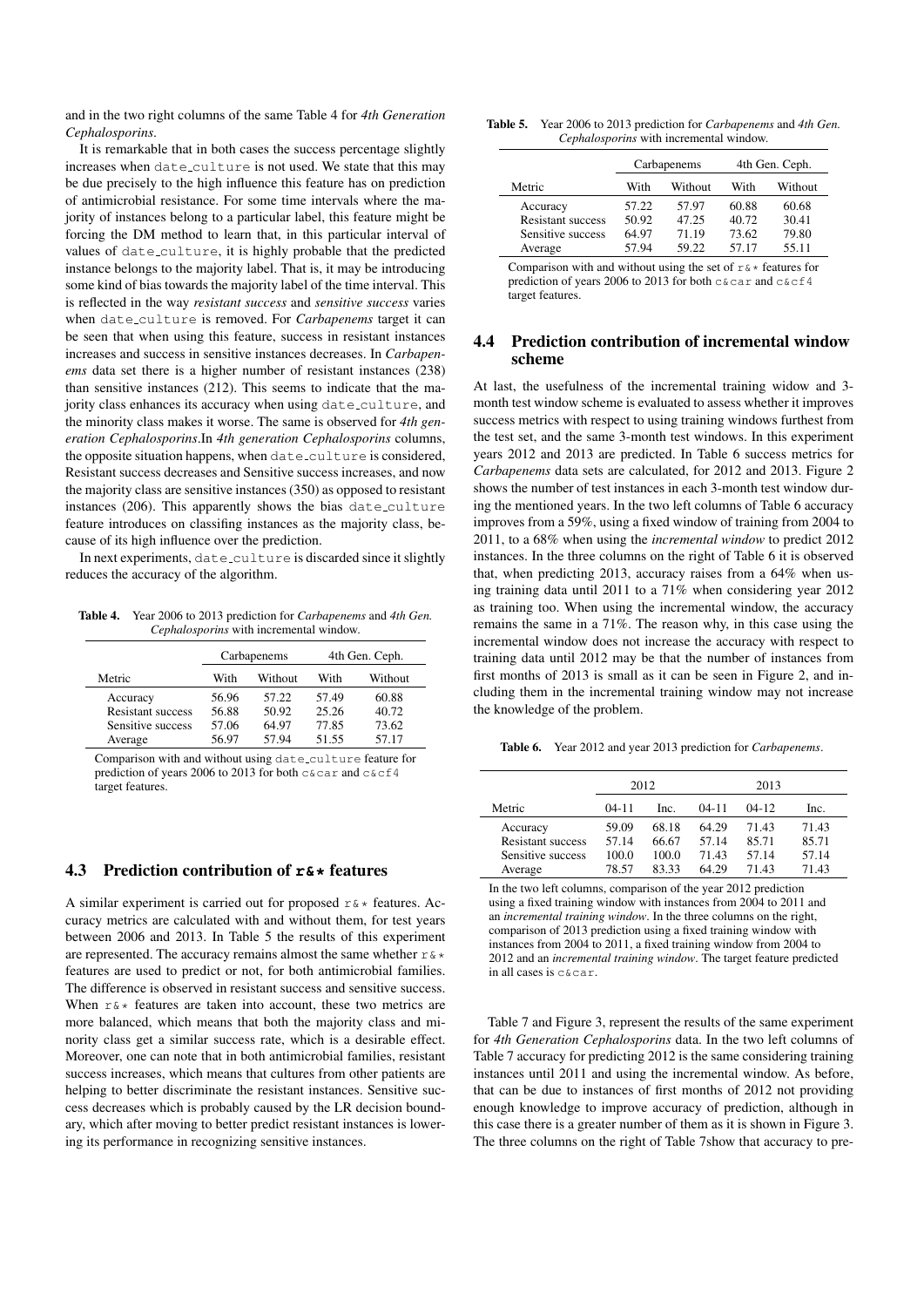

Figure 2. Number of test instances for *Carbapenems* in years 2012 to 2013 with 3 months granularity.

dict 2013 is maintained in a 71% when making use of training data until 2011 and training data until 2012, which as we have just seen may be caused by 2012 instances not providing much information. Considering the *incremental window* for training, the percentage increases to an 80%.

These last experiments reveal that using training data temporarily as close as possible to the test set, always maintain the same success rates or improve them than using more distant data. Therefore, we conclude that the *incremental window* is a good scheme for the training set to make predictions of this particular problem. Also in these last experiments, in which test years used are 2012 and 2013, the accuracy values achieved are higher than the ones in previous experiments where the accuracy value was accumulated from 2006 to 2013. The fact that accuracy improves as the training set is bigger implies that the algorithm is able to learn the model and generalize from the training data.

Table 7. Year 2012 and year 2013 prediction for *4th Gen. Cephalosporins*.

|                          |           | 2012  | 2013      |         |       |
|--------------------------|-----------|-------|-----------|---------|-------|
| Metric                   | $04 - 11$ | Inc.  | $04 - 11$ | $04-12$ | Inc.  |
| Accuracy                 | 59.57     | 59.57 | 75.0      | 75.0    | 80.0  |
| <b>Resistant success</b> | 15.38     | 15.38 | 0.0       | 0.0     | 0.0   |
| Sensitive success        | 76.47     | 76.47 | 78.95     | 78.95   | 84.21 |
| Average                  | 45.93     | 45.93 | 39.47     | 39.47   | 42.11 |

In the two left columns, comparison of the year 2012 prediction using a fixed training window with instances from 2004 to 2011 and an *incremental training window*. In the three columns on the right, comparison of 2013 prediction using a fixed training window with instances from 2004 to 2011, a fixed training window from 2004 to 2012 and an *incremental training window*. The target feature predicted in all cases is c&cf4.

# 5 CONCLUSIONS AND FUTURE WORK

In this paper we suggest to use health records and past antibiogram data to predict antimicrobial resistance in the ICU. We propose to use information about recently detected resistant germs in ICU as features of the data set. To handle changes in data distribution over time caused by progressive mutation of bacteria, we suggest to use an *incremental window for training set*, and a *test window with fixed size* such that training and test instances are temporarily as close as possible.

Experiments show that information of recent resistant bacteria detected in patients of the ICU, contains a relatively high amount of in-



Figure 3. Number of test instances for *4th Gen. Cephalosporins* in years 2012 to 2013 with 3 months granularity.

formation to predict bacteria resistance in other patients, which could indicate that bacteria is spreading among ICU patients. It has also been observed that features providing the specific temporal ordering between all instances in the data set tend to decrease prediction accuracy. Lastly, experiments indicate that using an incremental window for training, maintain success rates or improve them. Therefore, we can conclude it is a scheme that improves the algorithm performance.

As future work we consider including further patient's details about their admission, such as the antibiotics they have been administered, whether they have required intubation, if they have needed mechanical ventilation, among others, which are indicators that can have an impact on the appearance of resistant bacteria. Also, including past antibiogram information, for each particular patient whose sensibility test has to be predicted, would be an interesting approach to evaluate. To extend this study we propose to use other kind of DM algorithms different to LR, to assess whether they can improve success rates seen in this study. In addition, it would be advantageous to predict the resistance to the six antimicrobial families relevant to *P. aeruginosa* mentioned in the current study, so it would be possible to detect when a bacteria may become multidrug resistant.

## ACKNOWLEDGEMENTS

We are thankful to University Hospital of Fuenlabrada, Madrid, Spain for providing the database used in this research.

This work has been partly supported by the Spanish Thematic Network "Learning Machines for Singular Problems and Applications (MAPAS)" (TIN2017-90567-REDT, MINECO/FEDER EU), by the IDEAI-UPC Consolidated Research Group Grant from Catalan Agency of University and Research Grants (AGAUR, Generalitat de Catalunya) (2017 SGR 574), by the Spanish Ministry of Economy, Industry and Competitiveness under the Research Project Klinilycs (TEC2016-75361-R), by the Science and Innovation Ministry Grants AAVis-BMR (PID2019-107768RA-I00) and BigTheory (PID2019- 106623RB-C41), by the Spanish Institute of Health Carlos III (grant DTS 17/00158), by Project Ref. F656 financed by Rey Juan Carlos University, by the Young Researchers R&D Project Ref. 2020-661, financed by Rey Juan Carlos University and Community of Madrid (Spain), and by the Youth Employment Initiative (YEI) R&D Project Ref. TIC-11649 financed by the Community of Madrid (Spain).

#### REFERENCES

[1] Gustavo Arango-Argoty, Emily Garner, Amy Pruden, Lenwood S Heath, Peter Vikesland, and Liqing Zhang, 'Deeparg: a deep learning